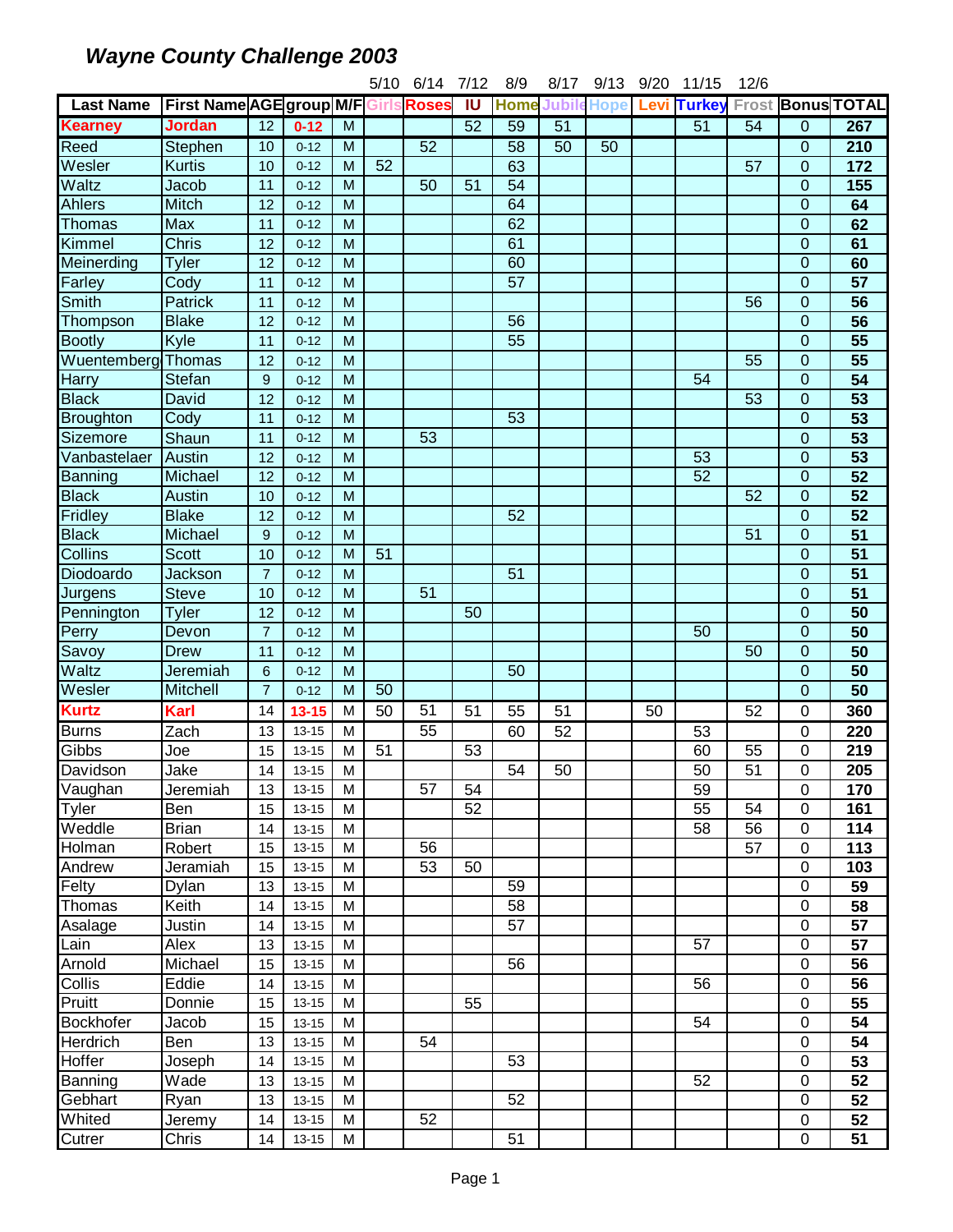| <b>Last Name</b>   | <b>First Name AGE group M/F Girls Roses IU</b> |    |           |                |    |     |     |     |    |    |                 |                 |                | Home Jubile Hope Levi Turkey Frost Bonus TOTAL |
|--------------------|------------------------------------------------|----|-----------|----------------|----|-----|-----|-----|----|----|-----------------|-----------------|----------------|------------------------------------------------|
| Johnson            | Jeremy                                         | 15 | $13 - 15$ | M              |    |     |     |     |    |    | 51              |                 | 0              | 51                                             |
| Benfield           | Kenny                                          | 15 | $13 - 15$ | M              |    |     |     | 50  |    |    |                 |                 | $\mathbf 0$    | 50                                             |
| <b>Bouley</b>      | Josh                                           | 15 | $13 - 15$ | M              |    |     |     |     |    |    |                 | 50              | $\overline{0}$ | 50                                             |
| Sizemore           | <b>Nick</b>                                    | 13 | $13 - 15$ | M              |    | 50  |     |     |    |    |                 |                 | $\mathbf 0$    | 50                                             |
| <b>Andrews</b>     | <b>David</b>                                   | 17 | $16 - 18$ | M              |    | 133 | 119 |     |    |    | 178             | 138             | $\mathbf 0$    | 568                                            |
| <b>Smith</b>       | Clayton                                        | 17 | $16 - 18$ | $\overline{M}$ |    | 78  | 103 | 118 |    |    | 65              | 65              | 0              | 429                                            |
| Underwood          | Christopher                                    | 17 | $16 - 18$ | M              | 59 | 54  | 52  | 52  | 51 | 50 | 59              |                 | 0              | 377                                            |
| <b>Tyler</b>       | Luke                                           | 17 | $16 - 18$ | M              |    | 58  | 54  |     |    |    | 60              | 61              | $\overline{0}$ | 233                                            |
| Taylor             | Vincent                                        | 17 | $16 - 18$ | M              |    |     | 56  |     |    |    | 62              | 62              | $\mathbf 0$    | 180                                            |
| Ledman             | Andrew                                         | 17 | $16 - 18$ | M              |    |     | 55  |     |    |    | 61              | 58              | $\mathbf 0$    | 174                                            |
| <b>Hawley</b>      | Phillip                                        | 18 | $16 - 18$ | M              |    |     | 72  |     |    |    | 64              |                 | $\overline{0}$ | 136                                            |
| Taylor             | Keith                                          | 17 | $16 - 18$ | M              |    |     |     |     |    |    | 63              | 59              | $\overline{0}$ | 122                                            |
| <b>Buckalew</b>    | <b>Nick</b>                                    | 18 | $16 - 18$ | M              |    |     |     | 54  |    |    |                 | 60              | $\mathbf 0$    | $\frac{114}{114}$                              |
| Metzger            | <b>Derek</b>                                   | 17 | $16 - 18$ | M              |    |     |     |     |    |    | 54              | $\overline{57}$ | $\mathbf 0$    | 111                                            |
| <b>Iverson</b>     | <b>Matt</b>                                    | 16 | $16 - 18$ | M              |    |     |     |     |    |    | $\overline{56}$ | 53              | 0              | 109                                            |
| Hayes              | <b>Tyler</b>                                   | 17 | $16 - 18$ | M              |    |     |     |     |    |    | $\overline{53}$ | 50              | $\mathbf 0$    | 103                                            |
| <b>Githens</b>     | Daniel                                         | 17 | $16 - 18$ | M              |    |     |     |     |    | 86 |                 |                 | $\mathbf{0}$   | 86                                             |
| Hoiser             | Jeremy                                         | 18 | $16 - 18$ | M              |    |     |     |     |    |    |                 | 64              | $\mathbf{0}$   | 64                                             |
| Putnam             | Adam                                           | 18 | $16 - 18$ | M              |    |     |     |     |    |    |                 | 63              | 0              | 63                                             |
| <b>Sheets</b>      | Nathan                                         | 17 | $16 - 18$ | M              |    | 59  |     |     |    |    |                 |                 | $\mathbf 0$    | 59                                             |
| Ott                | Timothy                                        | 17 | $16 - 18$ | M              |    |     |     |     |    |    | 58              |                 | $\mathbf 0$    | 58                                             |
| Crumley-Effing Max |                                                | 16 | $16 - 18$ | M              |    |     |     |     |    |    |                 | 56              | $\mathbf 0$    | 56                                             |
| Stephen            | Ashley                                         | 18 | $16 - 18$ | M              |    |     |     |     |    |    | 57              |                 | $\mathbf 0$    | 57                                             |
| Werling            | Ben                                            | 16 | $16 - 18$ | M              |    | 57  |     |     |    |    |                 |                 | $\overline{0}$ | 57                                             |
| Maghielse          | <b>Nick</b>                                    | 16 | $16 - 18$ | M              |    | 56  |     |     |    |    |                 |                 | $\mathbf 0$    | 56                                             |
| Thomas             | Matthew                                        | 16 | $16 - 18$ | M              |    |     |     |     |    |    |                 | 55              | $\overline{0}$ | 55                                             |
| Jones              | Jason                                          | 18 | $16 - 18$ | M              |    |     |     |     |    |    |                 | 54              | $\mathbf 0$    | $\overline{54}$                                |
| <b>McAdams</b>     | Jeramiah                                       | 18 | $16 - 18$ | M              |    |     |     |     |    |    | 55              |                 | $\overline{0}$ | 55                                             |
| Yorn               | Toby                                           | 17 | $16 - 18$ | M              |    | 55  |     |     |    |    |                 |                 | $\mathbf 0$    | $\overline{55}$                                |
| <b>Bush</b>        | <b>Tyler</b>                                   | 18 | $16 - 18$ | M              |    |     | 53  |     |    |    |                 |                 | $\mathbf 0$    | $\overline{53}$                                |
| Guntle             | Gary                                           | 16 | $16 - 18$ | M              |    | 53  |     |     |    |    |                 |                 | 0              | 53                                             |
| <b>Starr</b>       | Austin                                         | 17 | $16 - 18$ | M              |    |     |     | 53  |    |    |                 |                 | $\mathbf 0$    | 53                                             |
| Alexander          | <b>Ross</b>                                    | 16 | $16 - 18$ | M              |    |     |     |     |    |    |                 | 52              | 0              | 52                                             |
| <b>Barnhizer</b>   | <b>Chris</b>                                   | 16 | $16 - 18$ | M              |    |     |     |     |    |    | 52              |                 | $\mathbf 0$    | $\overline{52}$                                |
| Woodward           | Dominic                                        | 18 | $16 - 18$ | $\overline{M}$ |    | 52  |     |     |    |    |                 |                 | $\pmb{0}$      | $\overline{52}$                                |
| <b>Blum</b>        | Evan                                           | 16 | $16 - 18$ | M              |    |     |     |     |    |    |                 | 51              | $\Omega$       | 51                                             |
| <b>Holt</b>        | Kyle                                           | 16 | $16 - 18$ | M              |    |     |     |     |    |    | 51              |                 | $\overline{0}$ | 51                                             |
| <b>Hudson</b>      | Matt                                           | 16 | $16 - 18$ | M              |    | 51  |     |     |    |    |                 |                 | $\overline{0}$ | $\overline{51}$                                |
| Savage             | Gabe                                           | 16 | $16 - 18$ | M              |    |     |     | 51  |    |    |                 |                 | 0              | 51                                             |
| Stevenson          | <b>Scott</b>                                   | 17 | $16 - 18$ | M              |    |     | 51  |     |    |    |                 |                 | 0              | 51                                             |
| <b>Baierwalter</b> | <b>Thomas</b>                                  | 17 | $16 - 18$ | M              |    |     |     |     |    |    | 50              |                 | $\mathbf 0$    | $\overline{50}$                                |
| <b>Bocock</b>      | Anthony                                        | 17 | $16 - 18$ | M              |    |     |     |     | 50 |    |                 |                 | $\mathbf 0$    | 50                                             |
| <b>McClain</b>     | Cole                                           | 16 | $16 - 18$ | M              |    |     | 50  |     |    |    |                 |                 | $\mathbf 0$    | 50                                             |
| St.John            | Nathan                                         | 16 | $16 - 18$ | M              |    |     |     | 50  |    |    |                 |                 | 0              | 50                                             |
| Yorn               | Christopher                                    | 17 | $16 - 18$ | M              |    | 50  |     |     |    |    |                 |                 | 0              | 50                                             |
| <b>Weddle</b>      | <b>Matthew</b>                                 | 19 | 19-24     | M              |    | 52  | 83  | 54  | 78 |    | 54              |                 | 0              | 321                                            |
| <b>Scholtes</b>    | Kristofer                                      | 20 | 19-24     | M              | 96 |     |     |     |    |    | 114             |                 | 0              | 210                                            |
| Clark              | Ryan                                           | 22 | 19-24     | M              |    |     |     | 162 |    |    |                 |                 | 0              | 162                                            |
| Gray               | $\overline{\mathsf{J}\mathsf{P}}$              | 21 | 19-24     | M              |    |     |     |     |    |    |                 | 150             | $\mathbf 0$    | 150                                            |
| Hoeflinger         | Tim                                            | 24 | 19-24     | M              |    |     |     |     |    |    | 143             |                 | $\mathbf 0$    | 143                                            |
| Weller             | Kyle                                           | 19 | 19-24     | M              |    |     |     | 140 |    |    |                 |                 | $\mathbf 0$    | 140                                            |
| Graham             | Zac                                            | 21 | 19-24     | M              |    | 109 |     |     |    |    |                 |                 | 0              | 109                                            |
| Chew               | Darrell                                        | 23 | 19-24     | M              |    |     | 51  |     |    |    | 53              |                 | $\pmb{0}$      | 104                                            |
| Ledman             | David                                          | 22 | 19-24     | M              |    |     |     |     |    |    | 52              | 51              | $\mathbf 0$    | 103                                            |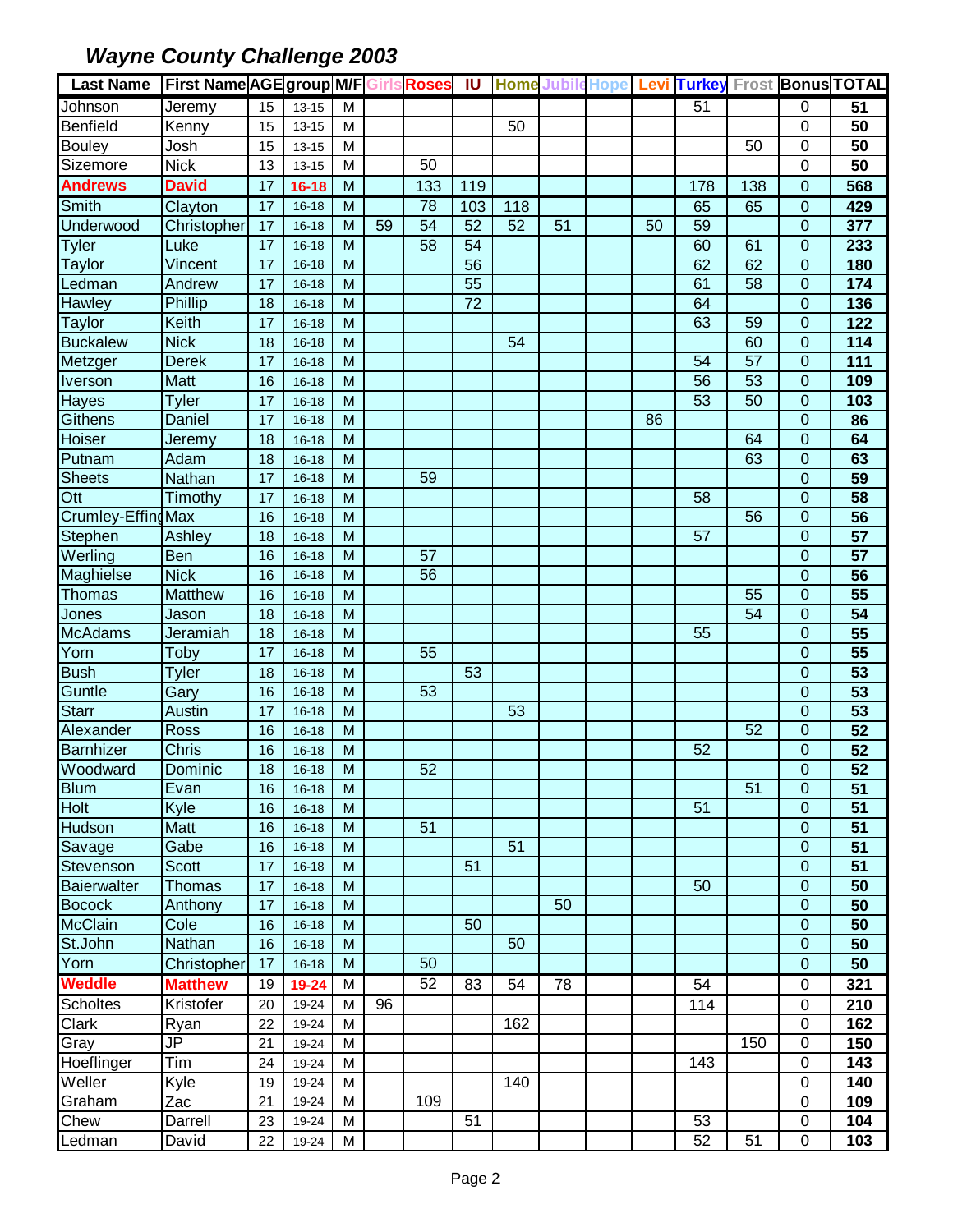| Last Name First Name AGE group M/F Girls Roses IU |                |                 |                |                |                 |                 |     |    |    |    |    |                 |     |                  | Home Jubile Hope Levi Turkey Frost Bonus TOTAL |
|---------------------------------------------------|----------------|-----------------|----------------|----------------|-----------------|-----------------|-----|----|----|----|----|-----------------|-----|------------------|------------------------------------------------|
| Cobb                                              | Adam           | 20              | 19-24          | M              |                 |                 |     | 52 | 50 |    |    |                 |     | 0                | 102                                            |
| Yane                                              | Walker         | 19              | 19-24          | M              |                 |                 |     |    |    |    |    |                 | 101 | $\mathbf 0$      | 101                                            |
| <b>Mills</b>                                      | <b>Brian</b>   | 19              | 19-24          | M              |                 | 90              |     |    |    |    |    |                 |     | $\mathbf 0$      | 90                                             |
| <b>Newberry</b>                                   | Jon            | 22              | 19-24          | M              |                 |                 |     | 76 |    |    |    |                 |     | $\mathbf 0$      | 76                                             |
| Chew                                              | Daniel         | 22              | 19-24          | M              |                 |                 |     |    |    |    |    | 57              |     | $\mathbf 0$      | 57                                             |
| Sexton                                            | Nolan          | 23              | 19-24          | M              |                 |                 |     |    |    |    |    | 56              |     | $\mathbf 0$      | 56                                             |
| Hoeflinger                                        | Dave           | 22              | 19-24          | M              |                 |                 |     |    |    |    |    | 55              |     | $\mathbf 0$      | 55                                             |
| <b>Baumer</b>                                     | Phil           | 21              | 19-24          | M              |                 |                 |     | 53 |    |    |    |                 |     | $\mathbf 0$      | 53                                             |
| Gray                                              | David          | 19              | 19-24          | м              |                 | 53              |     |    |    |    |    |                 |     | 0                | 53                                             |
| Ledman                                            | Ryan           | 19              | 19-24          | м              |                 |                 | 52  |    |    |    |    |                 |     | $\mathbf 0$      | 52                                             |
| Sandstorm                                         | Greg           | 20              | 19-24          | M              |                 |                 |     |    |    |    |    |                 | 52  | 0                | 52                                             |
| <b>Bischoff</b>                                   | Peter          | 23              | 19-24          | M              |                 |                 |     |    |    |    |    | 51              |     | $\mathbf 0$      | 51                                             |
| <b>Brown</b>                                      | Nathan         | 20              | 19-24          | M              |                 | 51              |     |    |    |    |    |                 |     | $\mathbf 0$      | 51                                             |
| Hard                                              | Chris          | 19              | 19-24          | M              |                 |                 |     | 51 |    |    |    |                 |     | $\mathbf 0$      | 51                                             |
| Dickerson                                         | Matthew        | 22              | 19-24          | M              |                 |                 |     |    |    |    |    | 50              |     | $\mathbf 0$      | 50                                             |
| Stapleton                                         | <b>Brian</b>   | 23              | 19-24          | M              |                 | 50              |     |    |    |    |    |                 |     | $\mathbf 0$      | 50                                             |
| Thomas                                            | Mike           | 19              | 19-24          | M              |                 |                 |     |    |    |    |    |                 | 50  | $\mathbf 0$      | 50                                             |
| Tipton                                            | Derek          | 22              | 19-24          | M              | 50              |                 |     |    |    |    |    |                 |     | $\overline{0}$   | 50                                             |
| Weekman                                           | Jasson         | 20              | 19-24          | M              |                 |                 | 50  |    |    |    |    |                 |     | $\mathbf 0$      | 50                                             |
| Wickman                                           | Jason          | 20              | 19-24          | M              |                 |                 |     | 50 |    |    |    |                 |     | $\mathbf 0$      | 50                                             |
| <b>Newton</b>                                     | <b>Jason</b>   | 28              | 25-29          | M              |                 | 50              | 54  | 53 | 52 |    |    |                 | 50  | $\mathbf{0}$     | 259                                            |
| <b>Rude</b>                                       | Nathan         | 26              | $25 - 29$      | M              | $\overline{51}$ | 53              |     | 55 | 91 |    |    |                 |     | $\Omega$         | 250                                            |
| $\overline{\text{C}}$ ox                          | Matt           | 28              | $25 - 29$      | M              |                 | 52              |     |    | 54 |    |    | 52              | 52  | $\mathbf{0}$     | 210                                            |
| Leavitt                                           | Luke           | 27              | $25 - 29$      | M              |                 |                 |     |    |    |    | 50 | 53              | 53  | $\mathbf{0}$     | 156                                            |
| Wilhite                                           | Dave           | 29              | $25 - 29$      | M              |                 |                 |     |    |    |    |    | $\overline{51}$ | 51  | $\mathbf 0$      | 102                                            |
| Johnson                                           | <b>Scott</b>   | 25              | $25 - 29$      | M              | 50              | 51              |     |    |    |    |    |                 |     | $\Omega$         | 101                                            |
| Richardson                                        | Rob            | 29              | 25-29          | M              |                 |                 | 50  | 51 |    |    |    |                 |     | $\overline{0}$   | 101                                            |
| <b>Tabor</b>                                      | Jon            | 25              | 25-29          | M              |                 |                 |     |    |    |    |    | 82              |     | $\overline{0}$   | 82                                             |
| Houston                                           | Josh           | 27              | 25-29          | M              |                 |                 | 55  |    |    |    |    |                 |     | $\mathbf{0}$     | 55                                             |
| Woida                                             | Matt           | 27              | 25-29          | M              |                 |                 |     |    |    |    |    |                 | 55  | 0                | 55                                             |
| <b>Booso</b>                                      | David          | 29              | $25 - 29$      | M              |                 |                 |     | 54 |    |    |    |                 |     | 0                | 54                                             |
| <b>Bornhorst</b>                                  | David          | 27              | $25 - 29$      | M              |                 |                 |     |    |    |    |    |                 | 54  | $\mathbf 0$      | 54                                             |
| Conner                                            | <b>Chris</b>   | 29              | $25 - 29$      | M              |                 |                 |     |    | 53 |    |    |                 |     | 0                | 53                                             |
| Keinath                                           | Michael        | 25              | $25 - 29$      | M              |                 |                 | 53  |    |    |    |    |                 |     | $\mathbf 0$      | $\overline{53}$                                |
| Pieper                                            | <b>Brent</b>   | $\overline{28}$ | 25-29          | $\overline{M}$ |                 |                 | 52  |    |    |    |    |                 |     | $\boldsymbol{0}$ | $\overline{52}$                                |
| Zinkan                                            | Rob            | 27              | $25 - 29$      | M              |                 |                 |     | 52 |    |    |    |                 |     | $\mathbf{0}$     | 52                                             |
| <b>Tams</b>                                       | Craig          | 27              | $25 - 29$      | M              |                 |                 | 51  |    |    |    |    |                 |     | $\mathbf{0}$     | 51                                             |
| Walker                                            | James          | 28              | 25-29          | M              |                 |                 |     |    | 51 |    |    |                 |     | $\mathbf 0$      | 51                                             |
| Bertram                                           | Michael        | 26              | 25-29          | M              |                 |                 |     |    | 50 |    |    |                 |     | $\mathbf 0$      | 50                                             |
| <b>Bunger</b>                                     | Chad           | 25              | 25-29          | M              |                 |                 |     |    |    |    |    | 50              |     | $\mathbf 0$      | 50                                             |
| <b>Minton</b>                                     | Chris          | 28              | 25-29          | M              |                 |                 |     | 50 |    |    |    |                 |     | $\overline{0}$   | 50                                             |
| <b>Marshall</b>                                   | <b>Charlie</b> | 31              | 30-34          | M              | 51              | $\overline{51}$ | 50  | 52 | 50 | 51 | 50 | 56              | 52  | 52               | 515                                            |
| Zimmerman                                         | Todd           | 30              | 30-34          | M              |                 | 57              | 52  | 53 |    |    |    | 60              | 55  | $\pmb{0}$        | 277                                            |
| Wolpert                                           | Aaron          | 30              | 30-34          | M              |                 |                 |     | 96 |    |    |    |                 | 81  | $\mathbf 0$      | 177                                            |
| George                                            | Kory           | 30              | 30-34          | M              |                 | 56              |     |    |    |    |    | 61              | 56  | $\mathbf 0$      | 173                                            |
| Sherman                                           | Steve          | 30              | 30-34          | M              | 52              | 50              |     | 51 |    |    |    |                 |     | $\mathbf 0$      | 153                                            |
| Newport                                           | Jason          | 32              | 30-34          | M              |                 |                 | 128 |    |    |    |    |                 |     | $\mathbf 0$      | 128                                            |
| Steinfort                                         | Kurt           | 33              | 30-34          | M              |                 |                 |     |    |    |    |    | 59              | 54  | $\mathbf 0$      | 113                                            |
| Pitcher                                           | <b>Brad</b>    | 33              | 30-34          | M              |                 |                 |     |    |    |    |    | 58              | 53  | $\mathbf 0$      | 111                                            |
| <b>Hinshaw</b>                                    | Jay            | 30              | 30-34          | M              |                 |                 |     |    |    | 50 |    | 52              |     | $\mathbf 0$      | 102                                            |
| Harpenau                                          | Kane           | 32              | 30-34          | M              | 74              |                 |     |    |    |    |    |                 |     | $\mathbf 0$      | 74                                             |
| Oakes                                             |                | 33              |                |                |                 |                 |     |    |    |    |    | 62              |     | $\mathbf 0$      | 62                                             |
| Vennard                                           | Jerry          | 30              | 30-34<br>30-34 | M<br>M         |                 | 58              |     |    |    |    |    |                 |     |                  |                                                |
| Matzat                                            | Tom            |                 |                | M              |                 |                 |     |    |    |    |    | 57              |     | $\pmb{0}$<br>0   | 58                                             |
|                                                   | Gene           | 31              | 30-34          |                |                 |                 |     |    |    |    |    |                 |     |                  | 57                                             |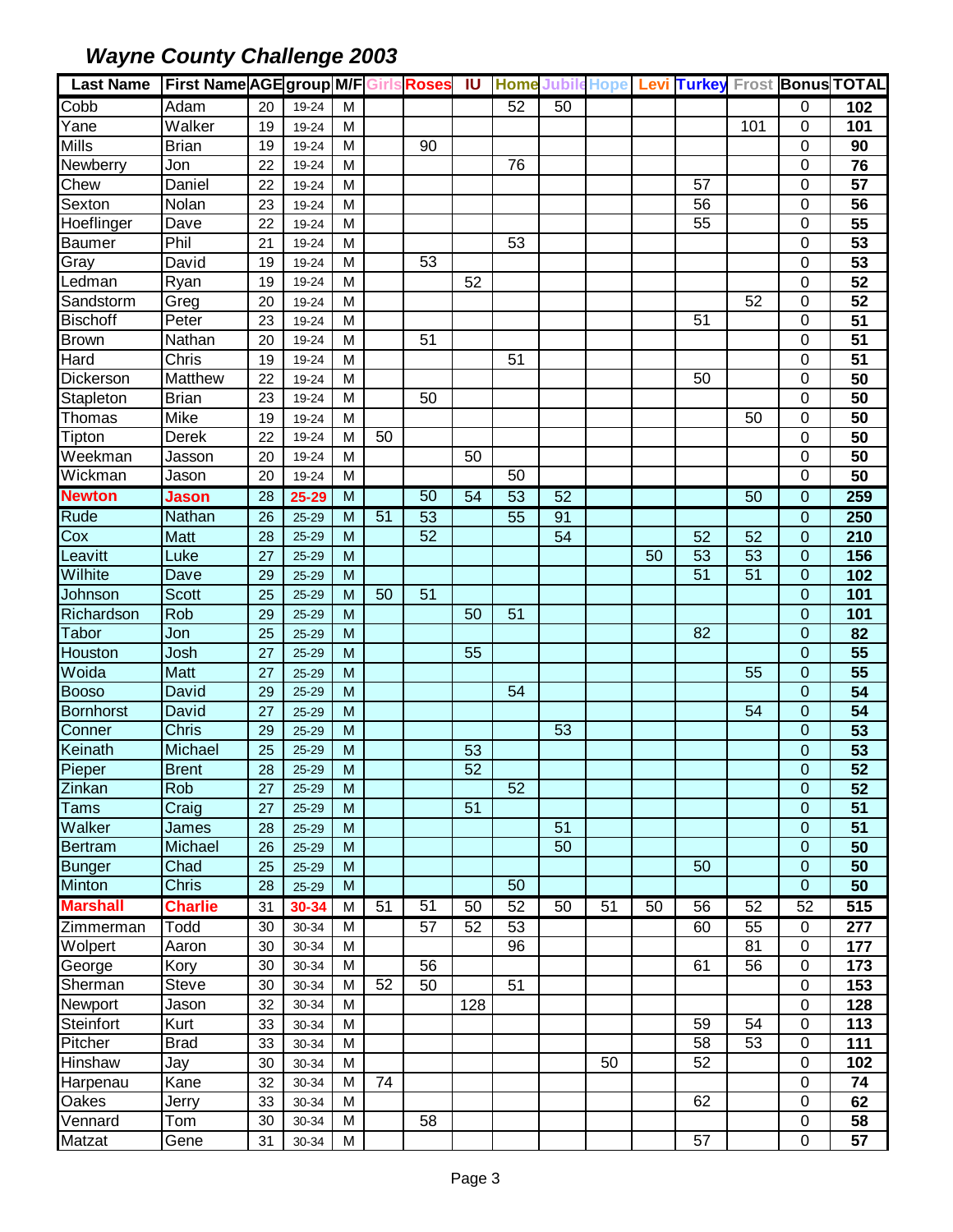| <b>Last Name</b>       | <b>First Name AGE group M/F Girls Roses IU</b> |                 |           |                |    |                 |    |    |     |                 |                 |                 |                 |                | <b>Home Jubile Hope Levi Turkey Frost Bonus TOTAL</b> |
|------------------------|------------------------------------------------|-----------------|-----------|----------------|----|-----------------|----|----|-----|-----------------|-----------------|-----------------|-----------------|----------------|-------------------------------------------------------|
| <b>Miller</b>          | Michael                                        | 34              | 30-34     | M              |    | 55              |    |    |     |                 |                 |                 |                 | 0              | 55                                                    |
| Smith                  | <b>Burke</b>                                   | 32              | 30-34     | M              | 55 |                 |    |    |     |                 |                 |                 |                 | $\mathbf 0$    | 55                                                    |
| Strahota               | Aaron                                          | 30              | 30-34     | M              |    |                 |    |    |     |                 |                 | 55              |                 | $\mathbf 0$    | 55                                                    |
| Craig                  | Terry                                          | 34              | 30-34     | M              | 54 |                 |    |    |     |                 |                 |                 |                 | $\mathbf 0$    | 54                                                    |
| Fink                   | Chris                                          | 31              | 30-34     | M              |    |                 |    |    |     |                 |                 | 54              |                 | 0              | $\overline{54}$                                       |
| Sowers                 | George                                         | 32              | 30-34     | M              |    | 54              |    |    |     |                 |                 |                 |                 | $\mathbf 0$    | 54                                                    |
| Harry                  | Jeff                                           | 33              | 30-34     | M              |    |                 |    |    |     |                 |                 | 53              |                 | $\mathbf 0$    | 53                                                    |
| Tudor                  | Pat                                            | 31              | 30-34     | M              | 53 |                 |    |    |     |                 |                 |                 |                 | $\mathbf 0$    | 53                                                    |
| Witte                  | Paul                                           | 31              | 30-34     | M              |    | 53              |    |    |     |                 |                 |                 |                 | 0              | 53                                                    |
| Elleman                | Mike                                           | 34              | 30-34     | м              |    | 52              |    |    |     |                 |                 |                 |                 | 0              | 52                                                    |
| Glover                 | Mike                                           | 34              | 30-34     | м              |    |                 |    |    |     |                 |                 | 51              |                 | $\mathbf 0$    | 51                                                    |
| <b>Maurer</b>          | Steve                                          | 33              | 30-34     | M              |    |                 |    |    |     |                 |                 |                 | 51              | $\mathbf 0$    | $\overline{51}$                                       |
| Parker                 | David                                          | 30              | 30-34     | M              |    |                 | 51 |    |     |                 |                 |                 |                 | $\mathbf 0$    | 51                                                    |
| Root                   | Matthew                                        | 32              | 30-34     | M              |    |                 |    |    |     |                 | 51              |                 |                 | 0              | 51                                                    |
| Shafer                 | Mark                                           | 34              | 30-34     | M              |    |                 |    |    | 51  |                 |                 |                 |                 | $\mathbf 0$    | 51                                                    |
| Alexander              | Scott                                          | 30              | 30-34     | M              |    |                 |    |    |     |                 |                 |                 | 50              | $\mathbf 0$    | 50                                                    |
| Carlin                 | Jeffrey                                        | 33              | 30-34     | M              | 50 |                 |    |    |     |                 |                 |                 |                 | $\mathbf 0$    | 50                                                    |
| Ham                    | David                                          | 30              | 30-34     | M              |    |                 |    |    |     |                 |                 | 50              |                 | $\mathbf 0$    | 50                                                    |
| Shinn                  | Tim                                            | 31              | 30-34     | M              |    |                 |    | 50 |     |                 |                 |                 |                 | $\mathbf 0$    | $\overline{50}$                                       |
| <b>Franke</b>          | <b>Cecil</b>                                   | 35              | 35-39     | M              |    | 152             |    |    | 104 |                 |                 | 206             | 181             | 0              | 643                                                   |
| <b>Walschlager</b>     | <b>Ken</b>                                     | 35              | 35-39     | M              | 56 | $\overline{57}$ | 57 | 56 | 56  | 58              | $\overline{55}$ | $\overline{56}$ | 55              | 52             | 558                                                   |
| <b>Shelley</b>         | Kevin                                          | 37              | 35-39     | M              | 52 | 52              | 54 | 50 | 50  | $\overline{51}$ | 50              | $\overline{51}$ | $\overline{51}$ | 52             | 513                                                   |
| Means                  | Ira                                            | 36              | 35-39     | M              | 55 |                 | 55 | 54 | 55  | 56              | 54              | 58              | 56              | $\mathbf 0$    | 443                                                   |
| <b>Dingworth</b>       | <b>Chris</b>                                   | 37              | 35-39     | M              | 54 |                 | 51 | 52 | 51  | 50              | 52              |                 | 54              | $\mathbf{0}$   | 364                                                   |
| <b>Baumer</b>          | <b>Mike</b>                                    | 38              | 35-39     | M              |    | 54              | 53 | 53 | 53  | 53              | 51              |                 |                 | $\Omega$       | 317                                                   |
| Dolehanty              | Darrin                                         | 39              | 35-39     | M              |    | 56              | 59 | 55 | 57  |                 |                 | 61              |                 | $\Omega$       | 288                                                   |
| <b>Miller</b>          | Ron                                            | 37              | 35-39     | M              |    | 53              | 52 | 51 | 52  | 52              |                 |                 |                 | $\Omega$       | 260                                                   |
| <b>Hisle</b>           | Jimmy                                          | 35              | 35-39     | M              |    | 60              |    | 57 |     |                 |                 | 64              | 59              | $\overline{0}$ | 240                                                   |
| Lambright              | <b>Brad</b>                                    | 38              | 35-39     | M              |    |                 | 56 |    |     | 57              |                 | 57              | 57              | $\mathbf 0$    | 227                                                   |
| Perales                | Robert                                         | 39              | 35-39     | M              | 51 | 50              | 50 |    |     |                 |                 |                 | 52              | $\mathbf 0$    | 203                                                   |
| Smith                  | <b>Bertie</b>                                  | 36              | 35-39     | M              |    | 58              |    |    |     |                 |                 | 65              | 60              | 0              | 183                                                   |
| Walkotte               | <b>Steve</b>                                   | 39              | 35-39     | M              |    | 59              |    |    | 58  |                 |                 | 62              |                 | $\mathbf 0$    | 179                                                   |
| Yandl                  | <b>Terry</b>                                   | 37              | 35-39     | M              |    |                 |    |    |     | 55              |                 | 59              |                 | $\mathbf{0}$   | 114                                                   |
| Wedig                  | Kenneth                                        | 38              | 35-39     | M              |    |                 |    |    |     |                 |                 | 63              |                 | $\mathbf 0$    | 63                                                    |
| McCool                 | Keith                                          | $\overline{37}$ | 35-39     | $\overline{M}$ |    | 61              |    |    |     |                 |                 |                 |                 | $\pmb{0}$      | 61                                                    |
| Finch                  | Holmes                                         | 38              | 35-39     | M              |    |                 |    |    |     |                 |                 | 60              |                 | 0              | 60                                                    |
| Sowards                | <b>Mark</b>                                    | 35              | 35-39     | м              |    |                 | 58 |    |     |                 |                 |                 |                 | 0              | 58                                                    |
| Price                  | Wayne                                          | 38              | 35-39     | M              |    |                 |    |    |     |                 |                 |                 | 58              | 0              | 58                                                    |
| Chia                   | Larry                                          | 39              | 35-39     | M              |    | 55              |    |    |     |                 |                 |                 |                 | 0              | 55                                                    |
| Henley                 | <b>Rick</b>                                    | 37              | 35-39     | M              |    |                 |    |    |     |                 |                 | 55              |                 | 0              | 55                                                    |
| <b>Duckworth</b>       | Jeff                                           | 38              | 35-39     | M              |    |                 |    |    |     |                 |                 | 54              |                 | $\mathbf 0$    | $\overline{54}$                                       |
| LaMar                  | <b>Nate</b>                                    | 36              | 35-39     | M              |    |                 |    |    | 54  |                 |                 |                 |                 | $\mathbf 0$    | 54                                                    |
| Lehman                 | Karl                                           | 39              | 35-39     | M              |    |                 |    |    |     | 54              |                 |                 |                 | 0              | 54                                                    |
| Catey                  | <b>Marty</b>                                   | 38              | 35-39     | M              | 53 |                 |    |    |     |                 |                 |                 |                 | $\mathbf 0$    | 53                                                    |
| Rohrer                 | <b>Bob</b>                                     | 38              | 35-39     | M              |    |                 |    |    |     |                 |                 | 53              |                 | 0              | 53                                                    |
| Stein                  | Tom                                            | 39              | 35-39     | M              |    |                 |    |    |     |                 | 53              |                 |                 | 0              | 53                                                    |
| Perry                  | Tim                                            | 37              | 35-39     | M              |    |                 |    |    |     |                 |                 | 52              |                 | $\mathbf 0$    | 52                                                    |
| Collier                | Glenn                                          | 38              | 35-39     | M              |    | 51              |    |    |     |                 |                 |                 |                 | $\mathbf 0$    | 51                                                    |
|                        | Jim                                            |                 |           | M              | 50 |                 |    |    |     |                 |                 |                 |                 |                |                                                       |
| <b>Bissel</b><br>Heron |                                                | 36              | 35-39     | M              |    |                 |    |    |     |                 |                 |                 | 50              | 0<br>0         | 50                                                    |
| Holt                   | Joel<br>Kevin                                  | 36<br>39        | 35-39     | M              |    |                 |    |    |     |                 |                 | 50              |                 | $\mathbf 0$    | 50<br>50                                              |
| <b>Bolser</b>          | <b>Dale</b>                                    | 43              | 35-39     | M              | 54 |                 |    |    |     |                 |                 |                 |                 | 52             |                                                       |
| <b>Hickman</b>         |                                                |                 | $40 - 44$ |                |    | 58              | 58 | 62 | 65  | 62              | 60              | 65              | 66              |                | 602                                                   |
|                        | <b>Walter</b>                                  | 41              | 40-44     | M              | 52 | 57              | 57 | 59 | 55  | 60              | 52              | 61              | 63              | 52             | 568                                                   |
| Sheard                 | Mark                                           | 44              | 40-44     | M              | 55 | 59              | 59 | 65 |     | 73              | 82              | 70              | 68              | 0              | 531                                                   |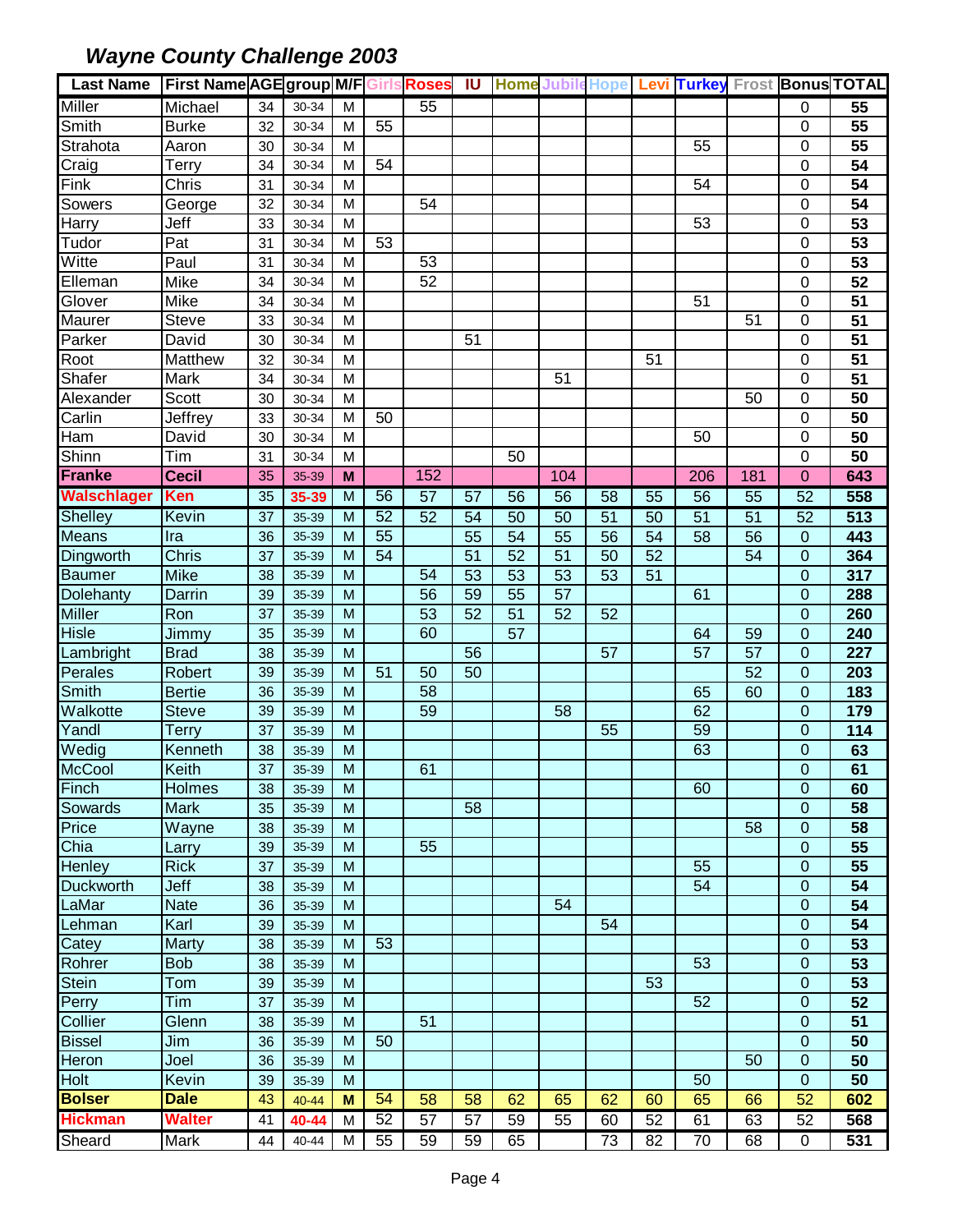| Last Name   First Name AGE group M/F Girls Roses |                  |          |           |   |    |    | IU | <b>Home Jubile Hope</b> |    |    |    |                 |    |                | Levi Turkey Frost Bonus TOTAL |
|--------------------------------------------------|------------------|----------|-----------|---|----|----|----|-------------------------|----|----|----|-----------------|----|----------------|-------------------------------|
| Hale                                             | Thomas           | 42       | 40-44     | M | 51 | 45 | 53 | 54                      | 51 | 50 | 51 | 53              | 57 | 47             | 512                           |
| Dryden                                           | Terry            | 44       | $40 - 44$ | M |    | 55 | 55 | 56                      |    |    |    | 60              | 62 | $\mathbf 0$    | 288                           |
| <b>Miller</b>                                    | Jeff             | 44       | 40-44     | M |    | 53 | 54 | 53                      |    |    | 50 |                 | 52 | $\mathbf 0$    | 262                           |
| Davidson                                         | Jim              | 40       | 40-44     | M |    |    |    | 61                      | 53 |    |    | 63              | 64 | $\mathbf 0$    | 241                           |
| Wetzel                                           | David            | 44       | 40-44     | M |    | 52 | 52 |                         | 50 |    |    | 50              |    | $\mathbf 0$    | 204                           |
| Cox                                              | Peter            | 41       | 40-44     | M | 53 |    |    |                         |    |    |    | 64              | 65 | $\mathbf 0$    | 182                           |
| Punzo                                            | Vince            | 41       | 40-44     | M |    |    |    | 57                      |    |    |    | 59              | 60 | $\mathbf 0$    | 176                           |
| Johnston                                         | Kevin            | 40       | 40-44     | M |    |    |    | 66                      |    |    |    | 71              |    | $\mathbf 0$    | 137                           |
| Taylor                                           | Jeff             | 41       | 40-44     | M |    |    |    |                         |    |    |    | 57              | 58 | $\mathbf 0$    | 115                           |
| Ferkinhoff                                       | Tom              | 41       | 40-44     | M |    |    |    |                         |    |    |    | 58              | 56 | $\Omega$       | 114                           |
| Hefner                                           | Mike             | 41       | 40-44     | M |    |    | 56 |                         | 54 |    |    |                 |    | $\mathbf 0$    | 110                           |
| Arnold                                           | Jeff             | 42       | 40-44     | M |    |    |    |                         |    |    |    | 52              | 55 | $\mathbf 0$    | 107                           |
| Smith                                            | Andy             | 43       | 40-44     | M |    |    |    |                         |    |    |    | 51              | 54 | $\mathbf 0$    | 105                           |
| Wertz                                            | Carl             | 44       | 40-44     | M | 50 | 51 |    |                         |    |    |    |                 |    | $\overline{0}$ | 101                           |
| Argabright                                       | Ron              | 41       | 40-44     | M |    |    |    |                         |    | 79 |    |                 |    | $\mathbf 0$    | 79                            |
| Davis                                            | Lennie           | 43       | 40-44     | M |    |    |    |                         |    |    |    | 69              |    | $\mathbf 0$    | 69                            |
| Senefeld                                         | Mark             | 40       | 40-44     | M |    |    |    |                         |    |    |    | 68              |    | $\mathbf 0$    | 68                            |
| Dye                                              | Duane            | 44       | 40-44     | M |    |    |    |                         |    |    |    |                 | 67 | $\mathbf 0$    | 67                            |
| Stephenson                                       | Wayne            | 40       | 40-44     | M |    |    |    |                         |    |    |    | 67              |    | $\mathbf 0$    | 67                            |
| Medvin                                           | Paul             | 42       | 40-44     | M |    |    |    |                         |    |    |    | 66              |    | $\mathbf 0$    | 66                            |
| Kinsey                                           | Lance            | 41       | 40-44     | M |    |    |    | 64                      |    |    |    |                 |    | $\mathbf 0$    | 64                            |
| Haber                                            | Bill             | 41       | $40 - 44$ | M |    |    |    | 63                      |    |    |    |                 |    | $\mathbf 0$    | 63                            |
| Matney                                           | Kent             | 42       | 40-44     | M |    |    |    |                         |    |    |    | 62              |    | $\mathbf 0$    | 62                            |
| <b>Broerman</b>                                  | Mark             | 40       | 40-44     | M |    |    |    |                         |    |    |    |                 | 61 | $\mathbf 0$    | 61                            |
| Walker                                           | Gary             | 42       | 40-44     | M |    |    |    | 60                      |    |    |    |                 |    | $\mathbf 0$    | 60                            |
| Grilliot                                         | Dave             | 40       | 40-44     | M |    |    |    |                         |    |    |    |                 | 59 | $\overline{0}$ | $\overline{59}$               |
| Waltz                                            | <b>Brad</b>      | 42       | 40-44     | M |    |    |    | 58                      |    |    |    |                 |    | $\mathbf 0$    | 58                            |
| Kenny                                            | John             | 42       | 40-44     | M |    |    |    |                         |    |    |    | 56              |    | $\mathbf 0$    | 56                            |
| Waltz                                            | Rod              | 43       | 40-44     | M |    | 56 |    |                         |    |    |    |                 |    | 0              | 56                            |
| Meinerding                                       | Mark             | 44       | 40-44     | M |    |    |    | 55                      |    |    |    |                 |    | $\mathbf 0$    | $\overline{55}$               |
| Perry                                            | Jeff             | 40       | 40-44     | M |    |    |    |                         |    |    |    | 55              |    | $\mathbf 0$    | 55                            |
| Banning                                          | Jeff             | 42       | 40-44     | M |    |    |    |                         |    |    |    | $\overline{54}$ |    | $\mathbf 0$    | 54                            |
| Petrie                                           | James            | 43       | 40-44     | M |    | 54 |    |                         |    |    |    |                 |    | $\mathbf 0$    | 54                            |
| Wesler                                           | Ron              | 41       | 40-44     | M |    |    |    |                         |    |    |    |                 | 53 | 0              | 53                            |
| Hellwarth                                        | Greg             | 41       | 40-44     | М |    |    |    |                         | 52 |    |    |                 |    | $\mathbf 0$    | 52                            |
| Massey                                           | <b>Brian</b>     | 40       | $40 - 44$ | M |    |    |    | 52                      |    |    |    |                 |    | $\mathbf 0$    | 52                            |
| Dorston                                          | David            | 44       | 40-44     | M |    |    |    |                         |    |    |    |                 | 51 | 0              | 51                            |
| Kulp                                             | Dale             | 40       | 40-44     | M |    |    |    | 51                      |    |    |    |                 |    | $\mathbf 0$    | 51                            |
| Stevenson                                        | Mark             | 43       | 40-44     | M |    |    | 51 |                         |    |    |    |                 |    | $\mathbf 0$    | 51                            |
| <b>Ballard</b>                                   | Mike             | 42       | 40-44     | M |    |    | 50 |                         |    |    |    |                 |    | $\mathbf 0$    | 50                            |
| <b>Black</b>                                     | William          | 42       | $40 - 44$ | M |    |    |    |                         |    |    |    |                 | 50 | $\mathbf 0$    | 50                            |
| <b>Booso</b>                                     | <b>Steve</b>     | 41       | 40-44     | M |    |    |    | 50                      |    |    |    |                 |    | $\mathbf 0$    | 50                            |
| Hudson                                           | Wayne            | 42       | 40-44     | M |    | 50 |    |                         |    |    |    |                 |    | $\mathbf 0$    | 50                            |
| Parker                                           | <b>Joseph</b>    | 46       | 45-49     | M | 79 | 54 | 56 | 61                      | 72 | 69 | 75 | 60              | 69 | 52             | 647                           |
| <b>Covington</b>                                 | <b>Bob</b>       | 47       | 45-49     | M |    |    | 50 | 55                      | 52 | 53 | 51 | 57              | 61 | $\mathbf 0$    | 379                           |
| Vietor                                           | Jerry            | 49       | 45-49     | M |    |    | 53 | 54                      | 50 |    | 50 | 56              | 59 | $\mathbf 0$    | 322                           |
| Kenworthy                                        | <b>Benny</b>     | 46       | 45-49     | M | 51 | 50 | 50 | 51                      |    | 50 |    |                 | 52 | $\mathbf 0$    | 304                           |
| Reihman                                          | Dana             | 49       | 45-49     | M |    | 53 |    | 59                      |    |    |    | 58              | 65 | $\mathbf 0$    | 235                           |
| <b>Bell</b>                                      | Alan             | 45       | 45-49     | M |    |    | 55 | 62                      |    |    | 45 |                 | 68 | $\mathbf 0$    | 230                           |
| <b>Mikesell</b>                                  | Dave             | 45       | 45-49     | M |    |    | 51 | 52                      | 51 |    |    |                 | 60 | $\mathbf 0$    | 214                           |
| Sexton                                           |                  | 47       | 45-49     | M | 89 | 55 |    |                         |    |    | 67 |                 |    | $\mathbf 0$    | 211                           |
| Chew                                             | Danny<br>Richard |          | 45-49     | M |    |    | 54 |                         |    |    |    | 59              | 64 | $\mathbf 0$    | 177                           |
| <b>Thomas</b>                                    |                  | 46<br>48 |           | M |    | 45 |    |                         |    |    |    |                 | 67 | $\mathbf 0$    |                               |
|                                                  | Pat              |          | 45-49     |   |    |    |    | 60                      |    | 51 | 50 |                 |    | $\mathbf 0$    | 172                           |
| <b>King</b>                                      | Michael          | 48       | 45-49     | M |    |    |    |                         |    |    |    |                 | 58 |                | 159                           |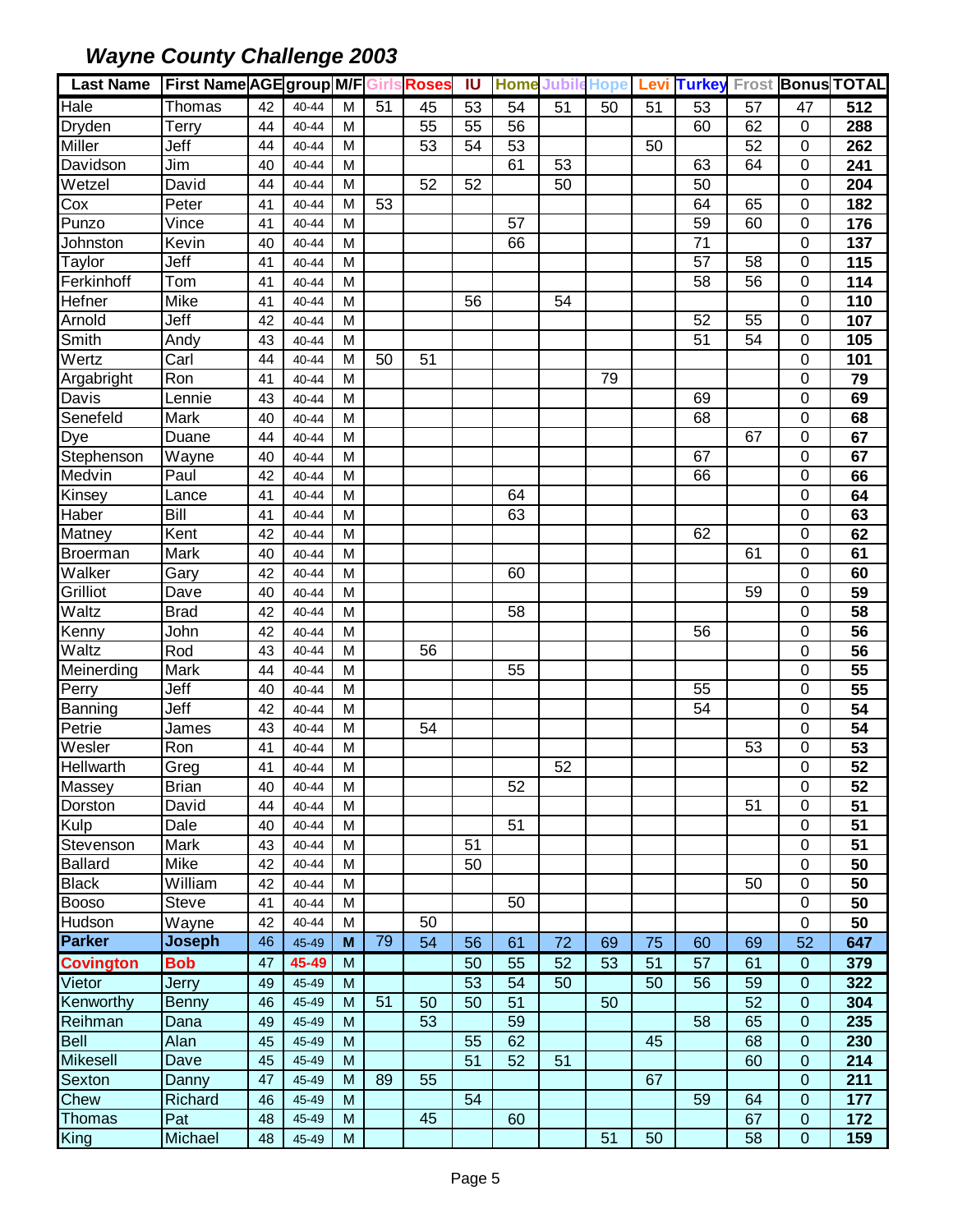| <b>Last Name</b> | <b>First Name AGE group M/F Girls Roses</b> |    |       |   |    |    | <b>IU</b> |    |    |    |    |                 |                 |                | Home Jubile Hope Levi Turkey Frost Bonus TOTAL |
|------------------|---------------------------------------------|----|-------|---|----|----|-----------|----|----|----|----|-----------------|-----------------|----------------|------------------------------------------------|
| Mabry            | David                                       | 47 | 45-49 | M |    | 51 |           | 53 |    |    |    |                 | 55              | $\mathbf{0}$   | 159                                            |
| Leveridge        | Bill                                        | 47 | 45-49 | M |    |    |           |    | 53 |    |    |                 | 66              | $\mathbf{0}$   | 119                                            |
| Johnson          | Stephen                                     | 45 | 45-49 | M |    |    |           | 50 |    |    |    |                 | 63              | $\overline{0}$ | 113                                            |
| Fields           | Rex                                         | 45 | 45-49 | M |    |    | 52        |    |    |    |    |                 | 57              | $\mathbf{0}$   | 109                                            |
| St.John          | Terry                                       | 47 | 45-49 | M |    | 52 |           | 57 |    |    |    |                 |                 | $\Omega$       | 109                                            |
| Gable            | Tom                                         | 47 | 45-49 | M |    |    |           |    |    |    |    | 54              | 54              | $\overline{0}$ | 108                                            |
| Owens            | Ernie                                       | 47 | 45-49 | M |    |    |           |    |    | 52 |    |                 | 53              | $\mathbf 0$    | 105                                            |
| Rauschenbach Jon |                                             | 47 | 45-49 | M |    |    |           |    |    |    |    |                 | 62              | $\mathbf 0$    | 62                                             |
| <b>Ahlers</b>    | Randy                                       | 45 | 45-49 | M |    |    |           | 58 |    |    |    |                 |                 | $\Omega$       | 58                                             |
| <b>Hurley</b>    | Dan                                         | 45 | 45-49 | M |    |    |           |    |    |    |    |                 | 56              | 0              | 56                                             |
| Stosbly          | <b>Mark</b>                                 | 47 | 45-49 | M |    |    |           | 56 |    |    |    |                 |                 | $\mathbf 0$    | 56                                             |
| Delaney          | Ed                                          | 46 | 45-49 | M |    |    |           |    |    |    |    | 55              |                 | $\overline{0}$ | $\overline{55}$                                |
| Gable            | Kip                                         | 46 | 45-49 | M |    |    |           |    |    |    |    | $\overline{53}$ |                 | $\mathbf 0$    | 53                                             |
| Bowen            | Keith                                       | 48 | 45-49 | M |    |    |           |    |    |    |    | 52              |                 | $\mathbf 0$    | $\overline{52}$                                |
| <b>Myers</b>     | Doug                                        | 48 | 45-49 | M |    |    |           |    |    |    | 52 |                 |                 | $\mathbf 0$    | 52                                             |
| <b>Bough</b>     | <b>Mark</b>                                 | 45 | 45-49 | M |    |    |           |    |    |    |    | 51              |                 | $\overline{0}$ | $\overline{51}$                                |
| <b>Burke</b>     | Kevin                                       | 46 | 45-49 | M |    |    |           |    |    |    |    |                 | 51              | $\mathbf 0$    | 51                                             |
| <b>Burroughs</b> | <b>Russ</b>                                 | 45 | 45-49 | M | 50 |    |           |    |    |    |    |                 |                 | $\mathbf{0}$   | 50                                             |
| <b>Pipes</b>     | Greg                                        | 49 | 45-49 | M |    |    |           |    |    |    |    |                 | 50              | $\mathbf 0$    | 50                                             |
| Senefeld         | Jon                                         | 48 | 45-49 | M |    |    |           |    |    |    |    | 50              |                 | $\overline{0}$ | $\overline{50}$                                |
| <b>Rodefeld</b>  | Gary                                        | 50 | 50-54 | M |    | 55 | 56        | 56 |    |    | 53 | 61              | 54              | $\Omega$       | 335                                            |
| <b>Barton</b>    | Richard                                     | 50 | 50-54 | M | 52 |    |           | 53 | 50 |    | 52 | 59              | 53              | $\mathbf 0$    | 319                                            |
| Gibbs            | Bob                                         | 51 | 50-54 | M | 54 |    | 55        |    |    |    |    | 63              | 55              | $\mathbf 0$    | 227                                            |
| Eilar            | David                                       | 50 | 50-54 | M |    | 54 | 54        | 52 |    |    |    |                 | 52              | $\mathbf 0$    | 212                                            |
| Wood             | <b>Bob</b>                                  | 53 | 50-54 | M | 51 | 50 |           |    |    |    |    |                 | 51              | $\mathbf 0$    | 152                                            |
| Carrico          | Tom                                         | 50 | 50-54 | M | 50 |    | 51        | 50 |    |    |    |                 |                 | $\mathbf 0$    | 151                                            |
| Carson           | Richard                                     | 53 | 50-54 | M |    |    |           | 54 |    |    |    | 60              |                 | 0              | 114                                            |
| Clinton          | George                                      | 54 | 50-54 | M |    |    | 53        |    |    | 50 |    |                 |                 | $\mathbf 0$    | 103                                            |
| <b>Mullally</b>  | Dennis                                      | 51 | 50-54 | M |    | 52 |           | 51 |    |    |    |                 |                 | $\mathbf 0$    | 103                                            |
| Creech           | David                                       | 50 | 50-54 | M |    |    |           |    |    |    |    | 62              |                 | $\mathbf 0$    | 62                                             |
| Senefeld         | Bill                                        | 50 | 50-54 | M |    |    |           |    |    |    |    | 58              |                 | 0              | 58                                             |
| Harry            | Kevin                                       | 51 | 50-54 | M |    |    |           |    |    |    |    | $\overline{57}$ |                 | $\mathbf 0$    | 57                                             |
| Hensley          | David                                       | 52 | 50-54 | м |    |    |           |    |    |    |    | 56              |                 | 0              | 56                                             |
| Voss             | Steve                                       | 52 | 50-54 | M |    |    |           |    |    |    |    |                 | 56              | 0              | $\overline{56}$                                |
| Cohee            | Gary                                        | 50 | 50-54 | M |    |    |           | 55 |    |    |    |                 |                 | 0              | $\overline{55}$                                |
| Smith            | Colin                                       | 54 | 50-54 | м |    |    |           |    |    |    |    | 55              |                 | 0              | 55                                             |
| Baierwalter      | Lenny                                       | 54 | 50-54 | M |    |    |           |    |    |    |    | 54              |                 | 0              | 54                                             |
| <b>Bonsett</b>   | John                                        | 53 | 50-54 | M |    |    |           |    |    |    |    | 53              |                 | 0              | 53                                             |
| Poppendeck       | Neil                                        | 51 | 50-54 | м |    | 53 |           |    |    |    |    |                 |                 | $\mathbf 0$    | 53                                             |
| Robertson        | Jim                                         | 52 | 50-54 | M | 53 |    |           |    |    |    |    |                 |                 | $\mathbf 0$    | 53                                             |
| Falconbury       | Gary                                        | 52 | 50-54 | M |    |    |           |    |    |    |    | 52              |                 | $\mathbf 0$    | 52                                             |
| Sabine           | Neil                                        | 50 | 50-54 | M |    |    | 52        |    |    |    |    |                 |                 | $\mathbf 0$    | 52                                             |
| Arnold           | Ken                                         | 51 | 50-54 | M |    |    |           |    |    |    |    | 51              |                 | $\mathbf 0$    | 51                                             |
| Ratliff          | Tony                                        | 50 | 50-54 | M |    | 51 |           |    |    |    |    |                 |                 | $\pmb{0}$      | 51                                             |
| Sieder           | Bob                                         | 51 | 50-54 | M |    |    |           |    |    |    | 51 |                 |                 | 0              | 51                                             |
| Csengody         | Julius                                      | 51 | 50-54 | M |    |    | 50        |    |    |    |    |                 |                 | $\pmb{0}$      | 50                                             |
| Gibson           | <b>Bob</b>                                  | 51 | 50-54 | M |    |    |           |    |    |    |    | 50              |                 | $\mathbf 0$    | 50                                             |
| Love             | Tim                                         | 52 | 50-54 | M |    |    |           |    |    |    | 50 |                 |                 | $\mathbf 0$    | 50                                             |
| <b>Mitchell</b>  | Jim                                         | 53 | 50-54 | M |    |    |           |    |    |    |    |                 | 50              | $\mathbf 0$    | 50                                             |
| <b>Patton</b>    | <b>Bob</b>                                  | 56 | 55-59 | M |    | 52 | 52        | 50 |    |    | 50 | 52              | $\overline{53}$ | $\mathbf 0$    | 309                                            |
| Deitsch          | Howard                                      | 58 | 55-59 | M |    | 53 | 53        | 51 |    |    |    | 53              | 55              | $\mathbf 0$    | 265                                            |
| Smith            | Richard                                     | 57 | 55-59 | M |    | 56 | 54        | 52 | 51 |    | 52 |                 |                 | $\mathbf 0$    | 265                                            |
| <b>Murray</b>    | <b>Rick</b>                                 | 56 | 55-59 | M |    | 55 |           |    |    |    |    | 55              | 56              | $\mathbf 0$    | 166                                            |
| Reece            | Bill                                        | 56 | 55-59 | M |    |    |           |    |    |    | 51 | 54              |                 | $\mathbf 0$    | 105                                            |